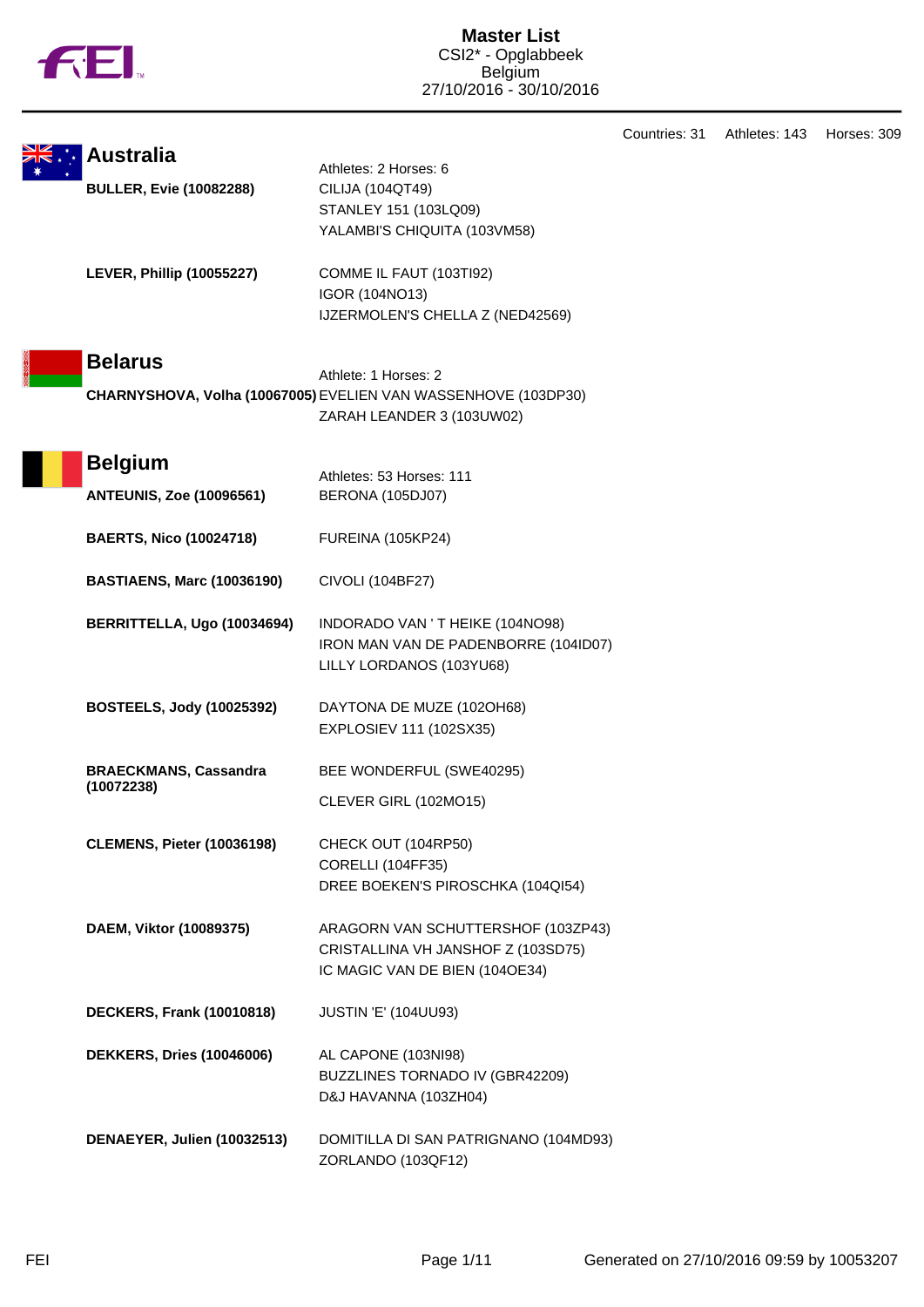

## **Master List** CSI2\* - Opglabbeek Belgium 27/10/2016 - 30/10/2016

| <b>DEVOS, Wouter (10008946)</b>      | EMPORIO VAN T HOLEINDE (102NP29)<br>TONIK HERO (102NP24)                                                 |
|--------------------------------------|----------------------------------------------------------------------------------------------------------|
| DRIESSEN, Maarten (10082160)         | CHIC HIN D HYRENCOURT (103XN27)<br>ESPRESSO VK (104XD40)<br><b>HHS FLO (103DT85)</b>                     |
| GOFFINET, Thierry (10006342)         | IDOLE 111 (104GO66)<br>NAVARRO UK (103EZ86)<br>U CHIN VAN SCHUTTERSHOF (103IH97)                         |
| <b>GOOSSENS, Brecht (10025400)</b>   | <b>HERA (105KP78)</b><br>THE FREAK 3 (103WQ67)                                                           |
| <b>HAEP, Pascale (10002473)</b>      | IRIS VAN DE BISSCHOP (104HP20)<br>MISS LUCY HH (104QM31)                                                 |
| HANLON, Roy (10139821)               | <b>GRANIT VAN HET ROELHOF (105ES49)</b>                                                                  |
| <b>HENDRIX, Kobe (10078386)</b>      | FIN CHIN FRAVANCA (102WU76)<br>GALOUBET FRAVANCA (103GZ94)                                               |
| <b>HERBOTS, Sofie (10096563)</b>     | <b>ICENTO P (104HI22)</b>                                                                                |
|                                      |                                                                                                          |
| HOUSEN, Alexander (10102422)         | DOKKA HH Z (104RM05)<br>FALCO (103JD05)                                                                  |
| <b>IGALSON, Muriel (10082107)</b>    | VALITO D'ECAUSSINNES (103DN73)                                                                           |
| JONKMANS, Patrick (10041855)         | GEENA LISA VH LANGWATER (103FP80)<br>HIP HOP VH LANGWATER (103SD26)<br>I BAY VAN HET LANGWATER (104FI60) |
| LAMBOTTE, Quentin (10061714)         | IN THE MOOD (104SL06)                                                                                    |
| MATHY, Francois Jr (10001360)        | BALTHAZAR VP WISBECQ (103WE86)<br>CASANOVA DE L'HERSE (104JM07)<br>UNO DE LA ROQUE (104LC13)             |
| <b>MATHY, Laura (10084498)</b>       | PENTA (103MW57)<br>TI POL D'ORCHIS (104NN92)<br>WILLOWY (102UK67)                                        |
| <b>MELCHIOR, Judy Ann (10006504)</b> | AILINA 6 (103BK95)<br>AS COLD AS ICE Z (BEL41738)                                                        |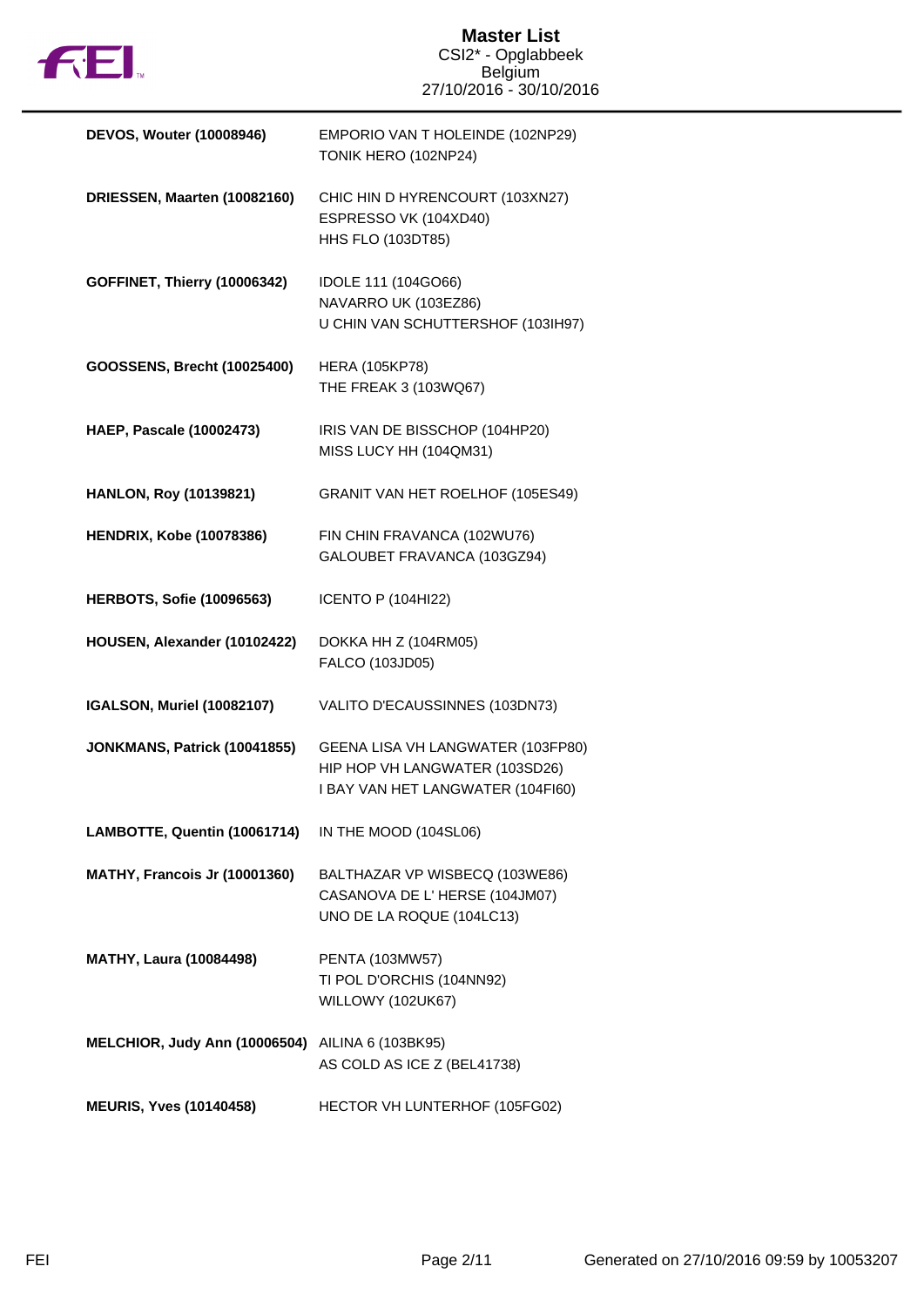

| MORSSINKHOF, Romy (10059272) CARA VICTORIA (103LC71)       | PERIGROSSO (103VZ31)                                                                            |
|------------------------------------------------------------|-------------------------------------------------------------------------------------------------|
| MORSSINKHOF, Simon (10077686) BILLY D (103LD71)            | GINES VAN DE KLUNDERD (103SF34)                                                                 |
| <b>MOTMANS, Jan (10006777)</b>                             | DUANDA OF THE LOWLANDS Z (104IR44)<br>JABITA VH PIJNVENHOF (104QL81)<br><b>JAGUAR (104QL79)</b> |
| PEETERS, Charlotte (10036140)                              | TEKILA DU BEAU MONT (104MF29)<br><b>UNICA (BEL43049)</b>                                        |
| PEETERS, Leonie (10046674)                                 | AL CAPONE (102NV12)<br>CATHO (102PX98)<br><b>SUNNY GIRL (102OC82)</b>                           |
| PHILIPPAERTS, Olivier (10019433) D CANCARRA A.C. (104XA57) | H&M LEGEND OF LOVE (103KW09)<br><b>IKKER (104CL75)</b>                                          |
| PHILIPPAERTS, Thibault<br>(10095016)                       | GLORIA DE WULF SELECTION (104AC07)                                                              |
|                                                            | ISOLINE VAN DORPERHEIDE (104OH93)                                                               |
| POLLEUNIS, Sam (10046404)                                  | HASCOS VD WIJNGAARDHOEVE (104ID01)<br>IDAM FRAVANCA (104HI05)<br><b>INOUK P (104HI33)</b>       |
| <b>PROUVE, Bert (10000853)</b>                             | HAVANA PROVA (103XV51)                                                                          |
| THIRY, Ben (10026014)                                      | CADIS Z (103YQ94)<br>HORGINTO (103ZE13)                                                         |
| THIRY, Kim (10016586)                                      | GIVALE VD WINDHEUVEL (103NK01)                                                                  |
| TYTECA, Maxime (10105922)                                  | HECHLEY LUCKY (104HJ76)                                                                         |
| <b>VAN DECRAEN, Kim (10047864)</b>                         | HEUREKA VD LUCASHOEVE (103TQ53)<br>JOLIEN VAN DE HONDSHOEF (105GF28)                            |
|                                                            | VAN DEN BOSCH, Ines (10021966) INFINITY VD HEFFINCK (104GC53)<br>WATCH ME (102NN31)             |
| VAN GELDEREN, Boy-Adrian<br>(10045910)                     | BABE W Z (104FL11)                                                                              |
|                                                            | CADOUCH Z (105FJ94)<br>F. UMONIA R 6 (105CX05)                                                  |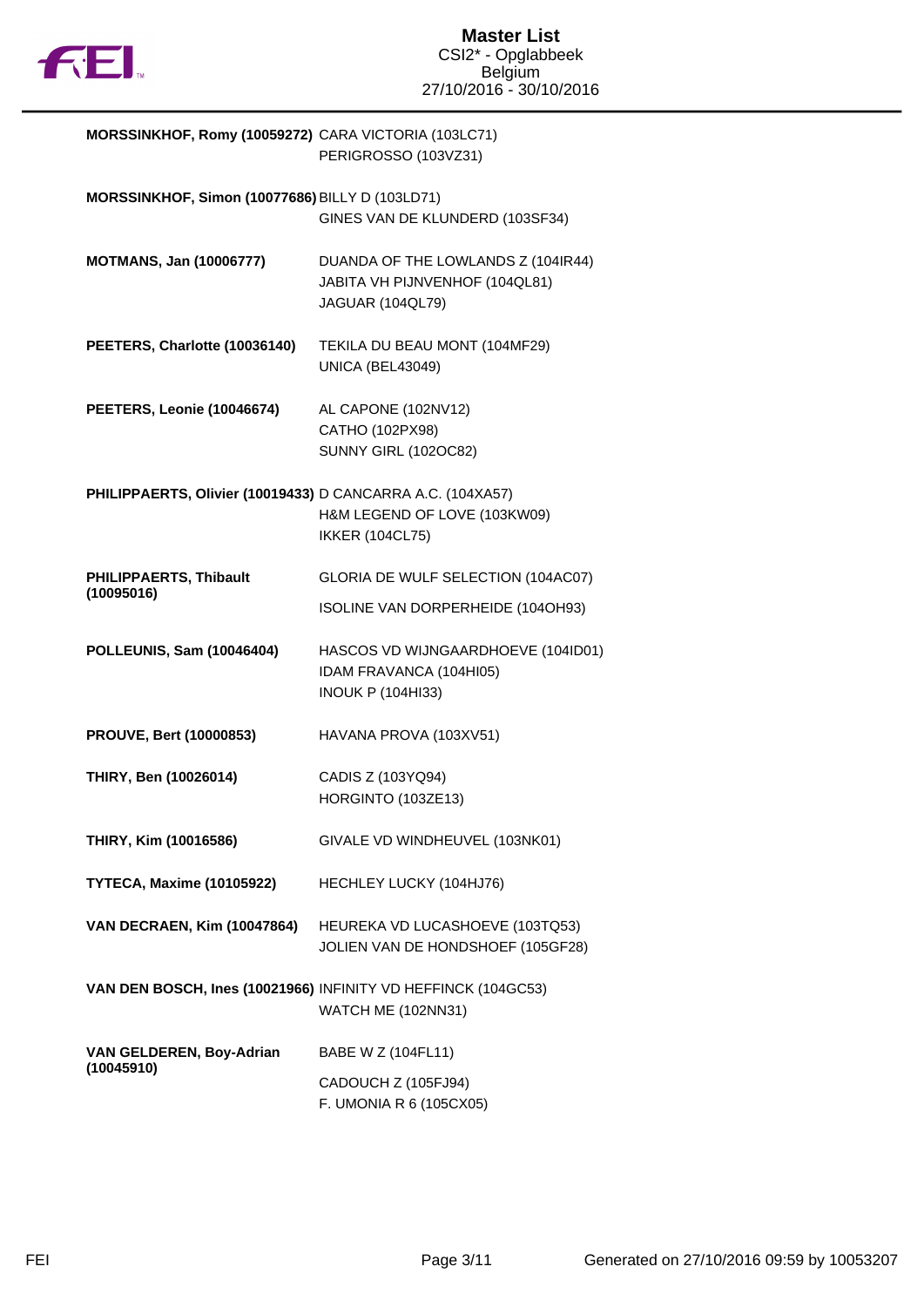

| VAN OLST, Mike (10017268)                                | CALVA D'OR Z (104ND57)<br>CASUALITY Z (103TN05)                                                                    |
|----------------------------------------------------------|--------------------------------------------------------------------------------------------------------------------|
| VANDENBERK, Jens (10063281)                              | CASTARO (104FJ12)<br>DEVOTION (105EC52)                                                                            |
| <b>VERLOOY, Jos (10036186)</b>                           | BALLOON (102XW74)<br>CARUSO 472 (103JJ12)<br>GASTON VAN T STEENTJE (104DM38)                                       |
| <b>VERMEIR, Wilm (10012099)</b>                          | GENTIANE DE LA POMME (103LA61)<br>HACIENDA D'EVERSEM (104ZO13)<br>IQ VAN HET STEENTJE (104HP75)                    |
| <b>VERMEIRE, Bruno (10133633)</b>                        | DONNA CLARA VAN HET KAPELHOF (105KI30)                                                                             |
| <b>VERMEIRE, Mario (10133632)</b>                        | <b>VDS INDIANAPOLIS (104TB63)</b>                                                                                  |
| VERMEULEN, Thibault (10074011) BACCORD DU ABNT (103LO50) | GEORGETTE VAN HET HARTEVELD (104MH45)<br>IMPRESS VAN HET DUCKJESHOF (104LT79)                                      |
| VERNAET, Frederic (10006767)                             | DIEU MERCI VAN T & L (105AC74)<br>INTIMO VAN HET LINDEHOF (104OD69)<br>VOICE DE LONGCHAMPS (103IG85)               |
| <b>VERSTAPPEN, Savyana</b><br>(10063282)                 | HADISE VAN DE WIJNGAARDHOEVE (103RV77)<br><b>QUESS Z (103DK70)</b>                                                 |
| <b>VORSSELMANS, Annelies</b><br>(10009679)               | MIXCOAC LS LA SILLA (104ZK23)<br>SANTA FE LS LA SILLA (104CY38)                                                    |
| <b>VRINS, Nick (10010407)</b>                            | FARINELLI VAN DE ZESHOEK (103PG59)<br>HECTOR (103NQ08)<br>HOSPITA VAN DE ROSTAL (104HP55)                          |
| <b>Brazil</b><br>ALVES, Bernardo (10000472)              | Athletes: 7 Horses: 15<br>BILLY BALOU (103IY36)<br>CHANELEUR (104BM81)<br>ITSI PITSI DOREE VAN' T KATHOF (104QD86) |
| <b>CARVALHO FILHO, Caio</b><br>(10025783)                | AIMEE N (104XZ11)<br>RISSOA D'AG BOIS MARGOT (103MK94)<br>TRESOR DE VARENDE (103WM00)                              |
| CASTRO, João Victor (10079858)                           | BALTURO FROMECS (104JZ14)                                                                                          |

 $\bullet$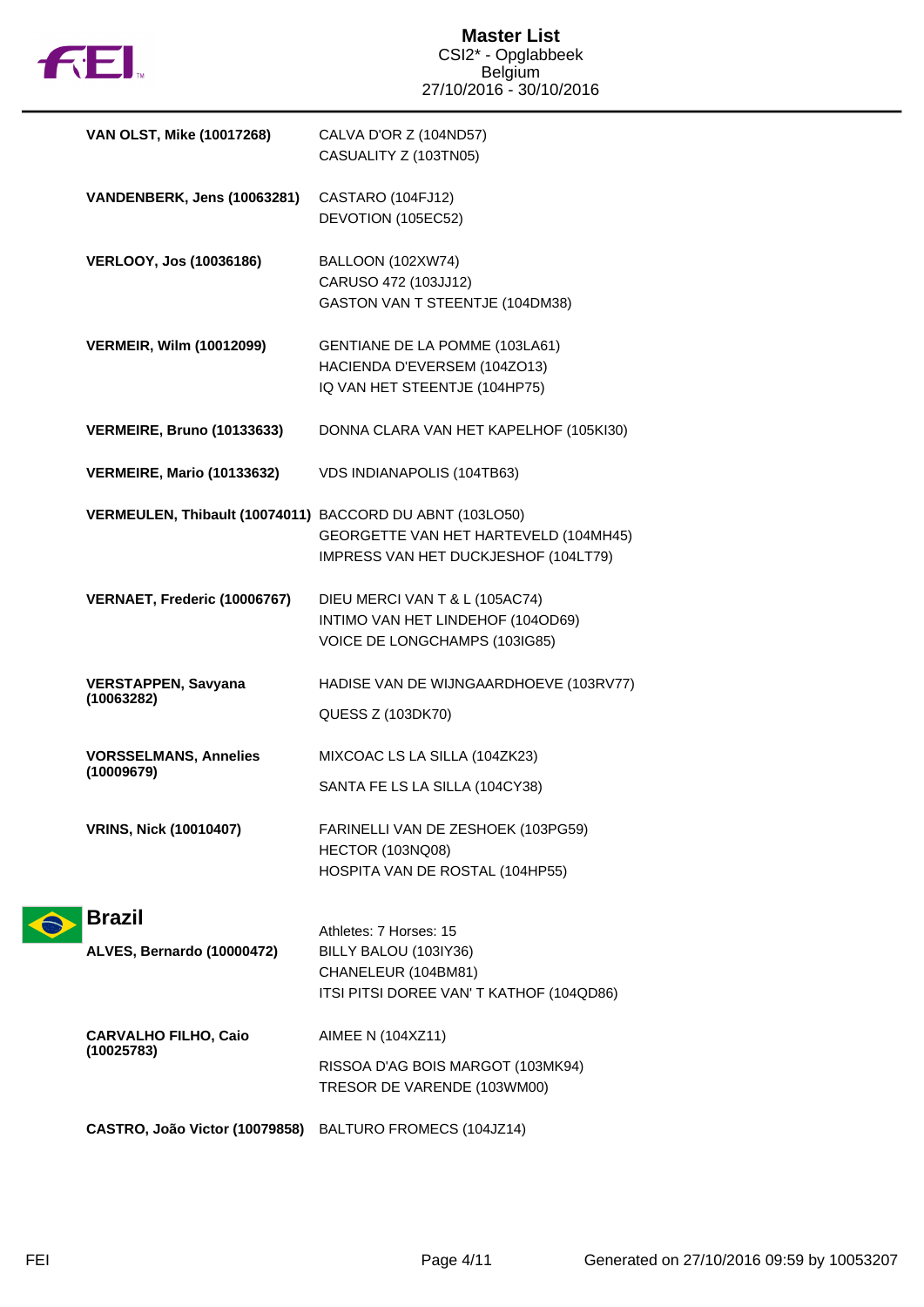

| <b>FERREIRA GOMES CORREA,</b><br>Matheus (10040238) | HSL ARISMA (105CL71)                                                                                                         |
|-----------------------------------------------------|------------------------------------------------------------------------------------------------------------------------------|
| MALZONE, Maria Luiza (10027156) CHACITO (103WP57)   |                                                                                                                              |
| <b>MODOLO ZANOTELLI, Marlon</b><br>(10031717)       | CONTELLA (103XU25)                                                                                                           |
|                                                     | ILLUSION GT (104OA14)<br>SIRENE DE LA MOTTE (103RA62)                                                                        |
| <b>VENISS, Pedro (10006326)</b>                     | ANAYA STE HERMELLE (103TJ08)<br>TORGAL DE VIRTON (104DQ26)<br>UCCELLO DE WILL (104IJ27)                                      |
| <b>Canada</b><br>BATES, Elizabeth (10043132)        | Athletes: 2 Horses: 3<br>CARLA COLUMNA (103RX81)<br>WILDFIRE (104JY29)                                                       |
| CHAD, Kara (10068509)                               | BELLINDA (103SI22)                                                                                                           |
| Colombia<br><b>RUIZ, Mauricio (10010661)</b>        | Athletes: 2 Horses: 6<br>CARINA (104OT22)<br>OSAKA HASTAK (105DM24)<br>VERONA VII (102UU03)                                  |
| <b>TORO, Nicolas (10027138)</b>                     | D ALBA R 15 (104JG90)<br>DRUMMER (104WH38)<br>LA CARINA Z (105CC24)                                                          |
| <b>Egypt</b><br>SAÏD, Abdel (10047111)              | Athlete: 1 Horses: 3<br>CALIFORNIA (104TS36)<br>GITTA VAN DE WEZELSEHEIHOEVE (103RV80)<br>HOPE VAN SCHERPEN DONDER (104HM52) |
| <b>France</b><br>FOUTRIER, Guillaume (10012188)     | Athletes: 4 Horses: 9<br>DUC DES TOURELLES Z (104UC60)<br>TCHIN DE LA TOUR (104IP57)<br>VAMOS DU GRAND CHEMIN (104YP46)      |
| <b>JOBERTIE, David (10001079)</b>                   | COXIE DU HAUT DU ROY (103WF17)<br>UN DIAMANT D'AZIF (104MG88)                                                                |
| PEIL, Aurelien (10023202)                           | PHAIROUGE DE SICLOCLE (103ZI33)<br>RACEROUGE DE SICLOCLE (104KI72)                                                           |
| ROBERT, Benjamin (10010916)                         | ESPEPIANCE (105AE94)<br>QUEBEC TAME (102WX59)                                                                                |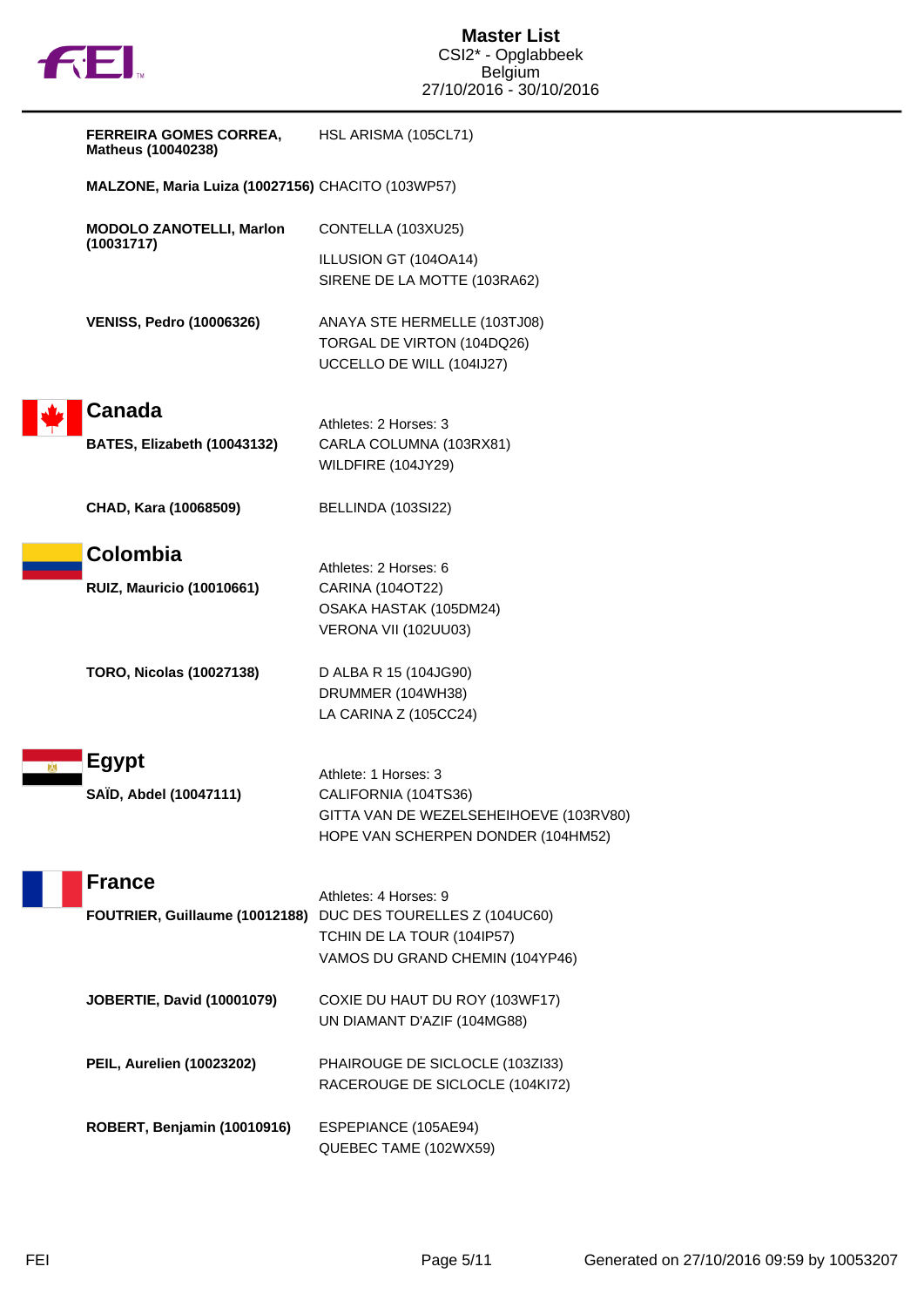

| Germany                                      | Athletes: 8 Horses: 21                                                                |
|----------------------------------------------|---------------------------------------------------------------------------------------|
| BEERBAUM, Markus (10000498)                  | CODARCO (103TD96)<br>CONTINA R (104UG04)<br>TEQUILA DE LILE (103XH55)                 |
| <b>BRANDT, Thomas (10010687)</b>             | AKONIT S (104WC58)<br>QUIN BALOU (104JO69)<br>UGAULIN DU BOSQUETIAU (102WF44)         |
| DANGELA, Louisa (10076671)                   | QUE BONITA 2 (103KI20)<br>VELLUTO ROSSO (105DC87)                                     |
| ECKERMANN, Katrin (10009854)                 | DALIEN SWALLY R.P. (105CH62)<br>QUICK STEP (104AL63)<br>VALLEJO (104RG68)             |
| HEITKEMPER, Sven (10073952)                  | <b>COSIMA G (104PP15)</b><br>QUERCUS VD MESPEL (104LI13)<br>ZAIRE (102XO72)           |
| <b>HILBERT, Jens (10111749)</b>              | CHACCO 27 (104BK79)<br>GALDINO 5 (104IQ49)<br>ICEMEN DE PAEP (104UP61)                |
| MÜLLER, Isabell (10029852)                   | <b>VITER (NED42601)</b>                                                               |
| MÜLLER, Louisa (10029853)                    | CON VENTO (103TJ53)<br>LYSANN 18 (103VI60)<br>SALITOS 9 (103VI53)                     |
| Great Britain<br>CARMICHAEL, Tess (10056247) | Athletes: 6 Horses: 12<br>ATLANTIS PP Z (102VY05)<br>SKARA GLEN'S VOLTAN H (USA42085) |
| CLEE, Joe (10016433)                         | ISOLDE VD HEFFINCK (104RW70)<br>JE ' T ADORE (104SG10)                                |
| <b>GORDON, Elliott (10028627)</b>            | CORAVELLE (103XV05)<br>QUINTIA (103DR65)                                              |
| <b>HALL, Isaac (10139206)</b>                | CONRAD (105DW25)                                                                      |
| HUTTON, Samuel (10041033)                    | CARITA GRATIA (103WG28)<br>HAPPYDAM (103RW06)<br>TCHAO DE LA ROQUE (103XL19)          |
| WHITAKER, George (10035406)                  | CAVAS TOFTEGARD (105KM86)<br>DARIUS (104CW31)                                         |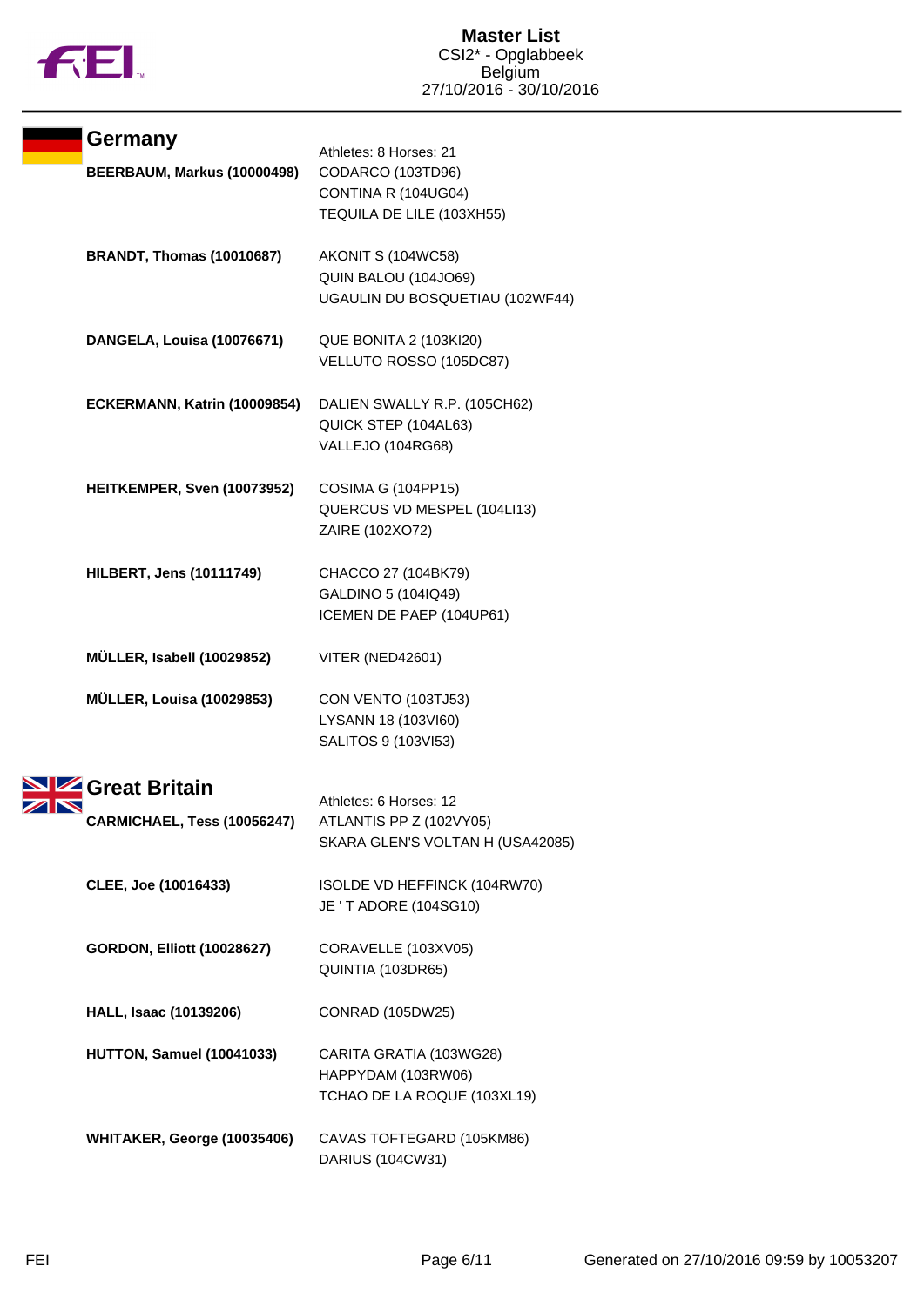

| Ø | <b>Guatemala</b>                                    | Athlete: 1 Horses: 2                                           |
|---|-----------------------------------------------------|----------------------------------------------------------------|
|   | KISSILEVICH, Yuval (10047290)                       | CAIRO W (105FW30)                                              |
|   |                                                     | <b>WYDNEY (102YE32)</b>                                        |
|   | <b>Ireland</b>                                      |                                                                |
|   | <b>ALLEN, Bertram (10041806)</b>                    | Athletes: 3 Horses: 6<br>DINO W (103WD56)                      |
|   |                                                     | GK CASPER (104MM35)                                            |
|   | <b>ALLEN, Harry (10103351)</b>                      | HIGH VALLEY (103VO89)                                          |
|   | <b>DUFFY, Alex (10036515)</b>                       | FELIX XXVIII (103CT85)                                         |
|   |                                                     | IVARO V.D.BROUWERSHOEVE (105AA51)                              |
|   |                                                     | WCE CRUCO (102UN76)                                            |
|   | <b>Italy</b>                                        |                                                                |
|   | ALFONSO, Antonio (10008214)                         | Athletes: 9 Horses: 15<br>REDSKIN DE RIVERLAND (103IU28)       |
|   |                                                     | UNFORGETTABLE (103XE00)                                        |
|   |                                                     |                                                                |
|   | CERRINI, Carolina (10057716)                        | CAS (104EN10)                                                  |
|   |                                                     | GWUINA VAN BERIMAR (103XA20)                                   |
|   | DI SILVESTRO, Andrea (10076249) ZONCORDES (103EA55) |                                                                |
|   | FAILLA, Giorgia (10056428)                          | CLIFF DE BRINCO LINDENHOF Z (104MN77)                          |
|   |                                                     | VALETTA DH Z (103TQ86)                                         |
|   | FERRANTI, Nicole (10035680)                         | <b>BON JOVI (104VV49)</b>                                      |
|   |                                                     |                                                                |
|   | <b>FRANCHI, Guido (10066041)</b>                    | BOBBI CIULINO (104HW61)                                        |
|   |                                                     | LE NOIR DE TREBOX Z (104FA76)                                  |
|   | MACCHIARELLA, Manfredi<br>(10021465)                | DELSINO (104HV96)                                              |
|   |                                                     | DJENGO (104HI62)                                               |
|   | <b>TORRE, Giovanni (10070346)</b>                   | TOSCAN DE KERGANE (104PX08)                                    |
|   |                                                     |                                                                |
|   | ZORZI, Alberto (10034851)                           | ECLAT DU BOURBECQ (105AD49)<br>VICEVERSA DE LA ROQUE (104PK64) |
|   |                                                     |                                                                |
|   | Japan                                               | Athletes: 2 Horses: 6                                          |
|   | <b>SUGITANI, Taizo (10000445)</b>                   | CHOPARD 19 (104DV81)                                           |
|   |                                                     | CUBA (102XO54)                                                 |
|   |                                                     | HEROINE DE MUZE (103WO13)                                      |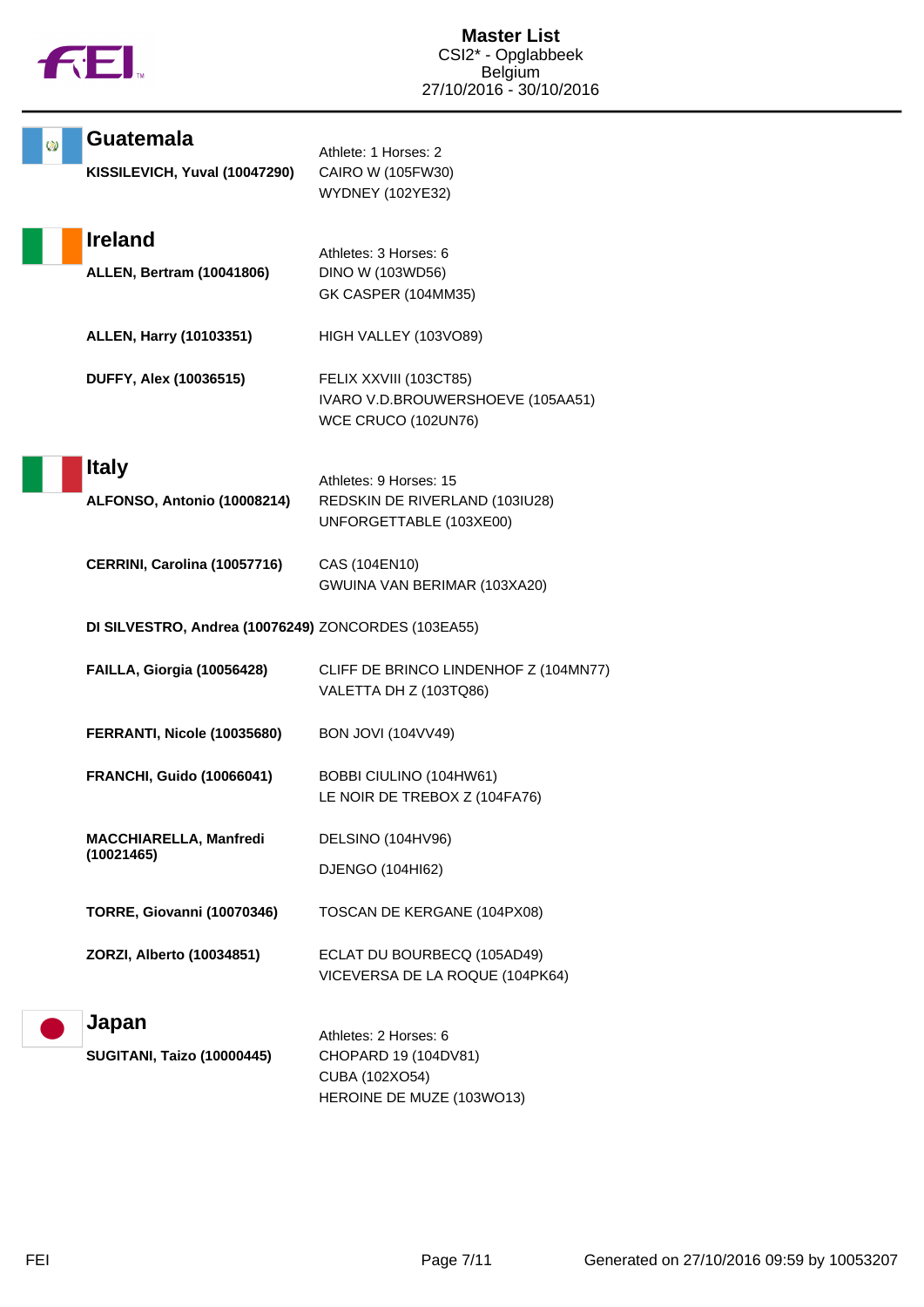|                              | <b>132.</b>                                                    | <b>Master List</b><br>CSI2* - Opglabbeek<br><b>Belgium</b><br>27/10/2016 - 30/10/2016                     |
|------------------------------|----------------------------------------------------------------|-----------------------------------------------------------------------------------------------------------|
|                              | YOSHIZAWA, Hikari (10058479)                                   | CLICKSEM (BEL41930)<br>CONRATO (104UN71)<br>SENSUAL LS (103GW31)                                          |
|                              | Lebanon<br><b>FARES, Emile Karim (10005907)</b>                | Athlete: 1 Horses: 2<br>CAPTAIN Z (104AV68)<br>DONNA (105DF89)                                            |
|                              | Luxembourg<br><b>BETTENDORF, Charlotte</b><br>(10006408)       | Athlete: 1 Horses: 2<br>PFERDINAND 2 (104OV42)<br>SAFIR III (103LZ11)                                     |
|                              | <b>Malaysia</b><br>MATHAVAN, Praveen Nair<br>(10074388)        | Athlete: 1 Horses: 2<br>CLEAR CUT (104UP84)<br>JAIPUR (105KJ66)                                           |
| $\left( \frac{1}{2} \right)$ | <b>Mexico</b><br><b>AGUIRRE, Mariel Victoria</b><br>(10056283) | Athlete: 1 Horses: 2<br>FILOU (103MH71)<br><b>URANIE (104CD28)</b>                                        |
|                              | <b>Netherlands</b><br><b>BONGERS, Lisa (10101899)</b>          | Athletes: 16 Horses: 40<br>ARSELINA (103AZ53)<br>ATHINA VAN SCHUTTERSHOF (103LE52)<br>DONBALIAN (104KP52) |
|                              | <b>BONHOF, Kars (10090400)</b>                                 | CASINA 15 (104RR26)<br>CUPIDOR (104NH93)<br><b>ZENTOS (104WX08)</b>                                       |
|                              | BROUWER, Roosje (10006879)                                     | AIRLINE R (104QU59)<br>ZERO (103RO10)                                                                     |
|                              | DE WULF, Henry (10057620)                                      | ZYPRIA ADELHEID Z (104GY85)                                                                               |
|                              | <b>ERAS, Sidney (10034260)</b>                                 | COLDPLAY (103IJ25)                                                                                        |
|                              | FIJEN, Amber (10048551)                                        | ANDINIE LEDIMAR Z (103MB58)<br>BRILJANT (103FQ36)<br>DALVARO-W (105GB85)                                  |
|                              | HOEKSTRA, Jelmer (10042839)                                    | AKEN UTOPIA (1030185)<br>BACARDI (103LG21)<br>BULAVSCO (103UV42)                                          |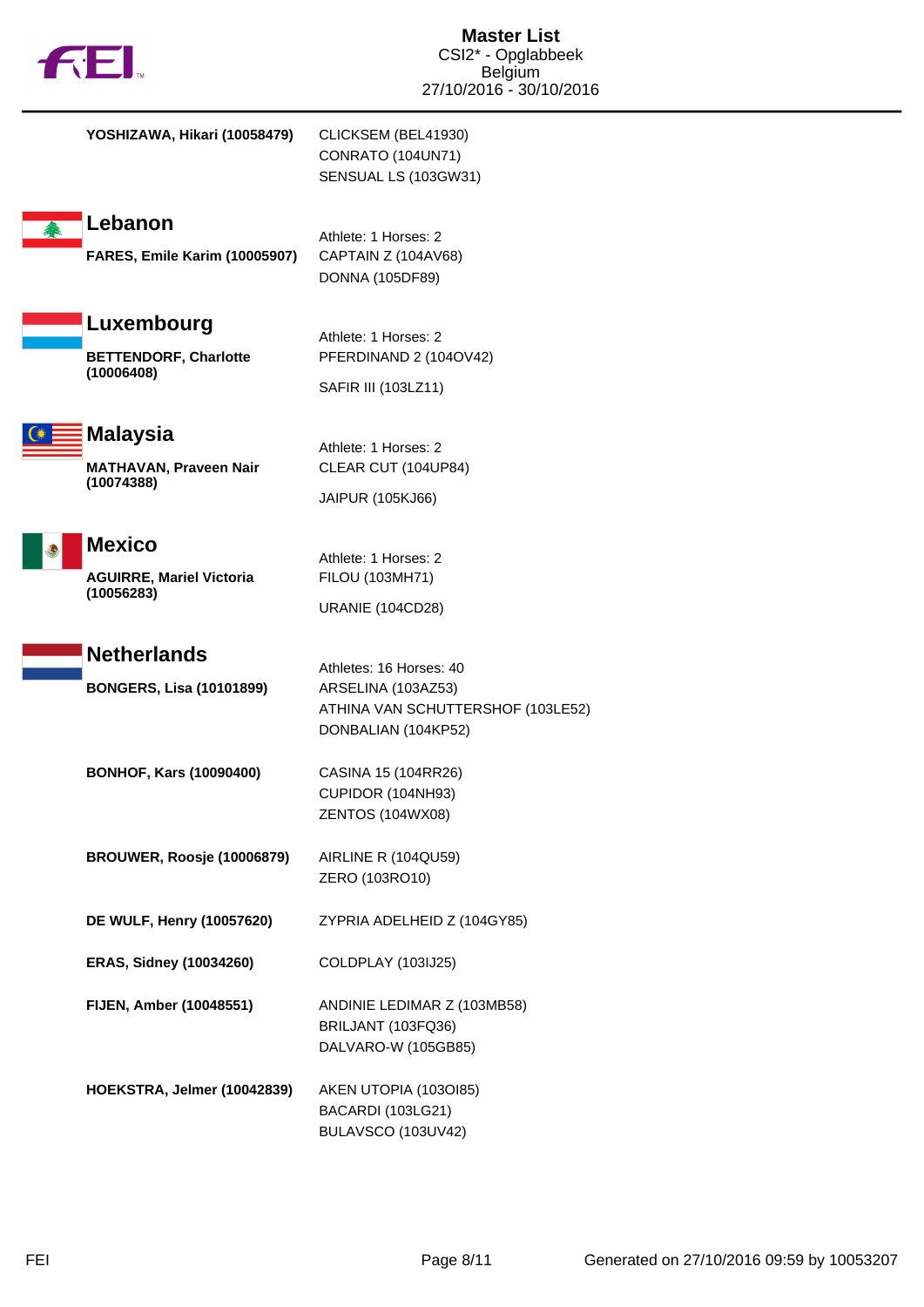

| <b>NOOREN, Lisa (10056878)</b>                         | DIENELLIE (104EQ51)<br>HALLINA DE MUZE (104HX29)<br>VAN DE EMMA (104XQ79)             |
|--------------------------------------------------------|---------------------------------------------------------------------------------------|
| OLSMEYER, Kevin (10001926)                             | BREDERO (104UT44)<br>DALVARO 2 (104GI05)<br>FERDINAND (105GU15)                       |
| POELS, Aniek (10006732)                                | ATHENE (103LE68)<br>BARRY WHITE 3 (103VR82)<br>D ADERMIE R8 (104WN18)                 |
| SCHUTTERT, Frank (10021399)                            | ARC DE TRIOMPHE (103CN22)<br>CASINJO EX Z (103YB42)<br>QUONTINE DE LA ROQUE (102UY20) |
| <b>SNELS, Zoi (10071742)</b>                           | EL CLARIMO (104PS25)<br>I M SPECIAL DE MUZE (104MW87)<br>STARPOWER TN (104CA71)       |
| VAN DER VLEUTEN, Eric Jr<br>(10067562)                 | <b>CASPER (104DP78)</b>                                                               |
| <b>VAN DER VLEUTEN, Maikel</b>                         | <b>BAKATO (105KK20)</b>                                                               |
| (10002094)                                             | DANA BLUE (104MI51)<br>VDL GROEP IDI UTOPIA (103WG96)                                 |
| VAN GRUNSVEN, Demi (10048553) EVER SO CLEVER (105FQ31) | QUERIDA (103VP59)<br><b>TINKA'S HOPE (103GZ83)</b>                                    |
| VERBURGT, Claudia (10040539)                           | ABBERVAIL AMBER (103UU27)<br>ABBERVAIL LIGHTNING (103ER10)                            |
| <b>Norway</b><br>ALVER, Camilla Marie (10044385)       | Athletes: 3 Horses: 6<br>CARONJA (103WW26)<br>SIMMERICK (104SL20)                     |
| <b>ASKELAND, Guro (10054452)</b>                       | COLMIRA (104AC01)                                                                     |
| HATTELAND, Cecilie (10006742)                          | ALEX (104LZ95)<br>COUGAR Z G&C (104MA04)<br>GULIO VAN DE KOELAAR (103MF20)            |
| <b>Portugal</b>                                        |                                                                                       |
| FERREIRA, Salvador Fonseca<br>(10023789)               | Athlete: 1 Horse: 1<br>ESCADA (104FE50)                                               |
| Qatar                                                  | Athlete: 1 Horse: 1                                                                   |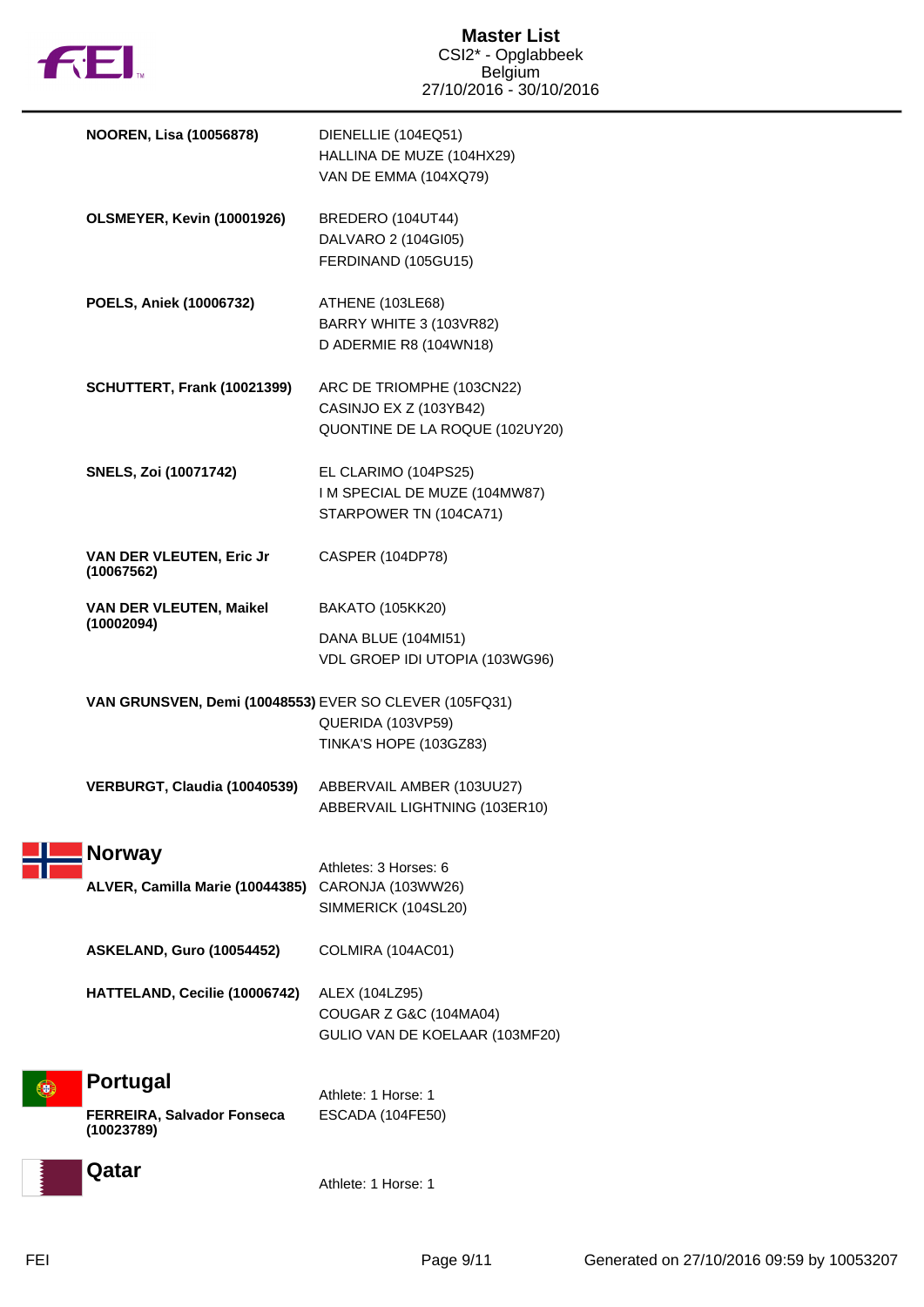

|          | AL KUBAISI, Saoud Nasser H.m APPLE BEE (103UU31)<br>(10072842) |                                                                                      |
|----------|----------------------------------------------------------------|--------------------------------------------------------------------------------------|
| الالاجرى | Saudi Arabia (Kingdom                                          | Athlete: 1 Horses: 2                                                                 |
|          | of)<br><b>BABAN, Sara (10036336)</b>                           | HASTELL (103QU43)<br>VENUTIA DE COSNIERE (104XX94)                                   |
|          | <b>Slovenia</b>                                                |                                                                                      |
|          | RIOSSA, Gaj (10074607)                                         | Athlete: 1 Horses: 2<br>DAKOTA (103YV98)<br>SAMURAI 501 (104GH29)                    |
|          | <b>Spain</b><br>AIZPURUA QUIROGA, Mikel<br>(10131730)          | Athletes: 2 Horses: 5<br>CHESS (103MM83)                                             |
|          |                                                                | ILUNA DEL MASET (104RG25)<br>ROXANE DE LA BERANGER (104UE26)                         |
|          | ROGER IBARS, Gabriela                                          | CRAZY DIAMOND (102NM46)                                                              |
|          | (10083347)                                                     | FANI PUIGROQ (104FK69)                                                               |
|          | <b>Sweden</b>                                                  |                                                                                      |
|          | ANDERSSON, Petronella                                          | Athletes: 5 Horses: 11<br>CANTACORDA (103ZS33)                                       |
|          | (10029959)                                                     | CLOCHARD (104SW59)<br>COUTRAS (104NT32)                                              |
|          | <b>AUGUSTSSON ZANOTELLI,</b>                                   | MADAME BUTTERFLY (102XY40)                                                           |
|          | Angelica (10012164)                                            | TYPIE DU TILLARD (104AH14)                                                           |
|          | <b>AXELSSON, Annika (10039932)</b>                             | EKARLA V/D HORST (105FQ36)<br>KING DE PAPIGNIES Z (103CO07)<br>QUINLOUETTE (104NM18) |
|          | <b>BORK, Katarina (10065948)</b>                               | EVIDEMMENT (103XZ93)                                                                 |
|          | <b>WESTBORG, Sofia (10071364)</b>                              | <b>AXIANA (104CO29)</b><br>SALUT D'AMOUR (102XP15)                                   |
|          | <b>Switzerland</b>                                             | Athletes: 2 Horses: 5                                                                |
|          | DA SILVA, Arthur (10008732)                                    | HH BONJOVINA (103SG07)<br>INONSTOP VAN T VOORHOF (103YE37)                           |
|          | <b>SPRUNGER, Janika (10006483)</b>                             | ARIS CMS (103BG42)<br>BONNE CHANCE CW (103SM96)<br>GRAND COOPER (103WU19)            |